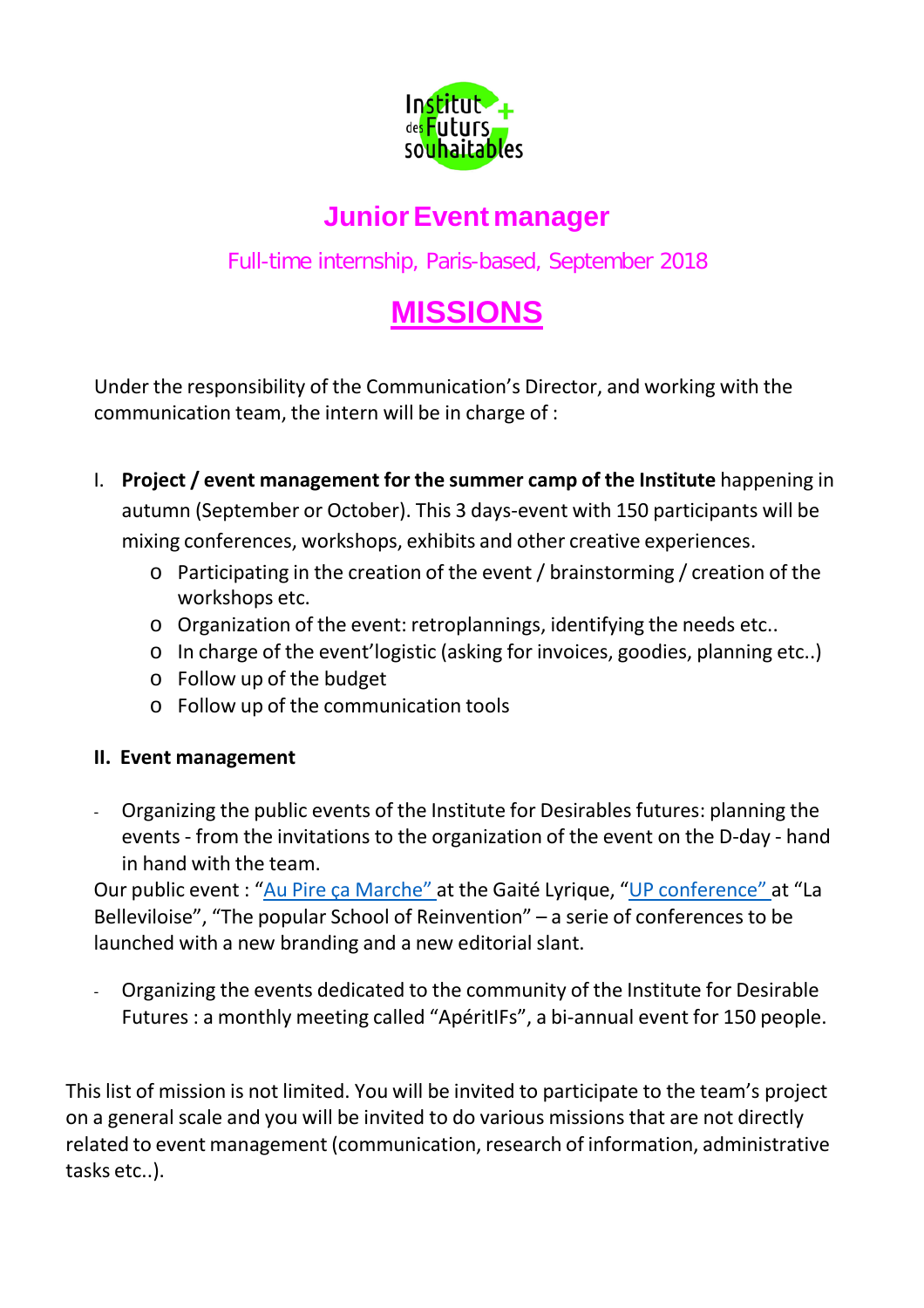**Duration**: 6 months **Beginning of the mission**: September 2018 **Localization:** Paris

#### **Profile required :**

Event management – event planning, minimum 2 years of university / school.

Open mind, curious, strong interest for social innovation, good general knowledge, good capacities of communication, French speaking, rigorous, ability to conduct a project.

You must have an internship agreement from your school.

#### **Contact:**

For more information please contact Delphine Blumereau, Director of communication a[t](mailto:recrutement@futurs-souhaitables.org) [recrutement@futurs-souhaitables.org](mailto:recrutement@futurs-souhaitables.org) Tel : +0033 652686577

# **THE INSTITUTE FOR DESIRABLES FUTURES**

The Institute For Desirable Futures is a **Think and Do tank** on Prospective, sustainability and Social Innovation in Paris whose mission is to inspire brighter futures.

We have 3 mains activities:

- **Pedagogy / Training** on social innovation subjects, for all those who would like to participate, in a way or another, in building desirable futures, whether it is in companies, public or private organizations, territorial authorities, associations, professions of the culture and the arts.
- **Events :** free events open to the public as well as private events for our community
- **Community management** : we have a community of more than 600 people who have followed our trainings.